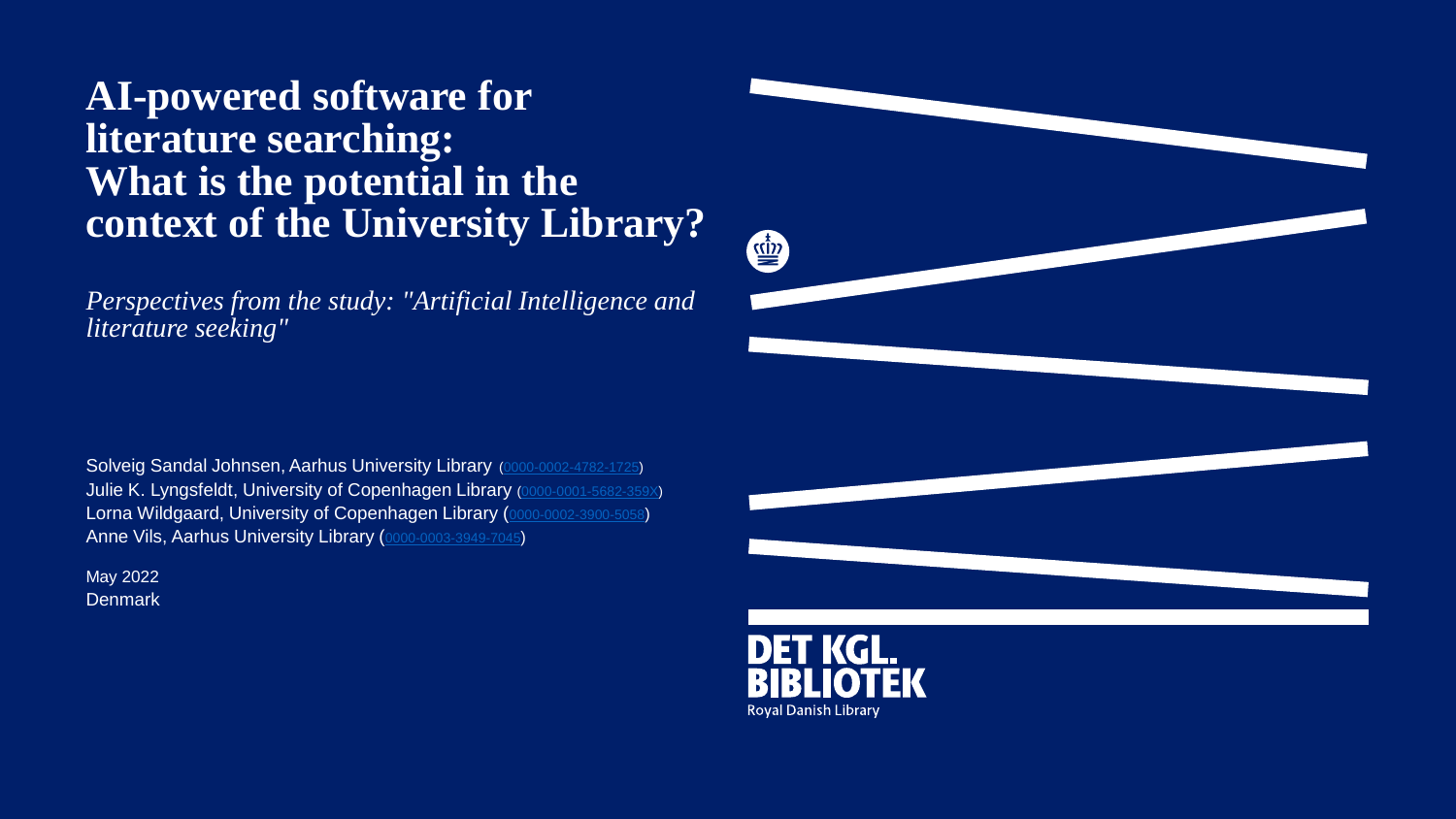### **Presentation**

**Solveig S. Johnsen**, Information specialist at The Royal Danish Library, based at Business and Social Sciences at Aarhus University.

**Julie K. Lyngsfeldt**. Information specialist at The Royal Danish Library, based at University of Copenhagen Library Health Faculty

- ― Royal Danish Library: Denmark's National Library, including the University Libraries at Aarhus, Copenhagen and Roskilde.
- ― This presentation will give an overview of results from our study "*Artificial Intelligence and Literature Seeking*" (2019-2022)

#### **Project Zenodo-site:**

[https://zenodo.org/communities/ai\\_search\\_royaldanishlibrary/?page=1](https://zenodo.org/communities/ai_search_royaldanishlibrary/?page=1&size=20) &size=20

#### "AI-POWERED" SØGNING: **RESULTATER AF TÆNKE HØJT-TESTS. HACKATHON OG EKSPERTVURDERINGER**



*Screen-dump of poster presented at DFFU winter-meeting, March 2022*

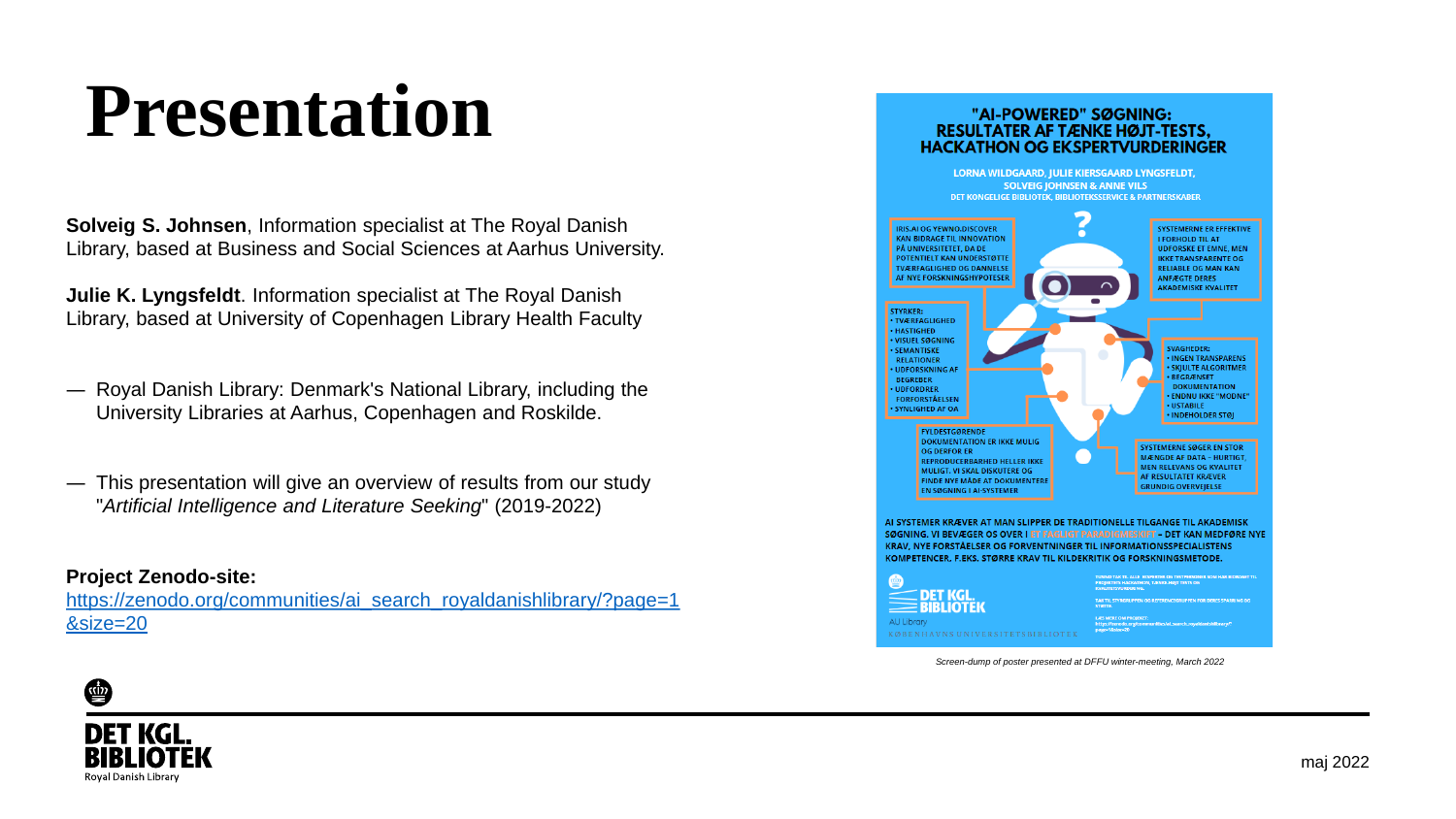## **Definition of AI systems**



*Retrieved from: <https://lucidworks.com/post/what-is-ai-powered-search/>*



 $\overline{\mathbb{Q}}$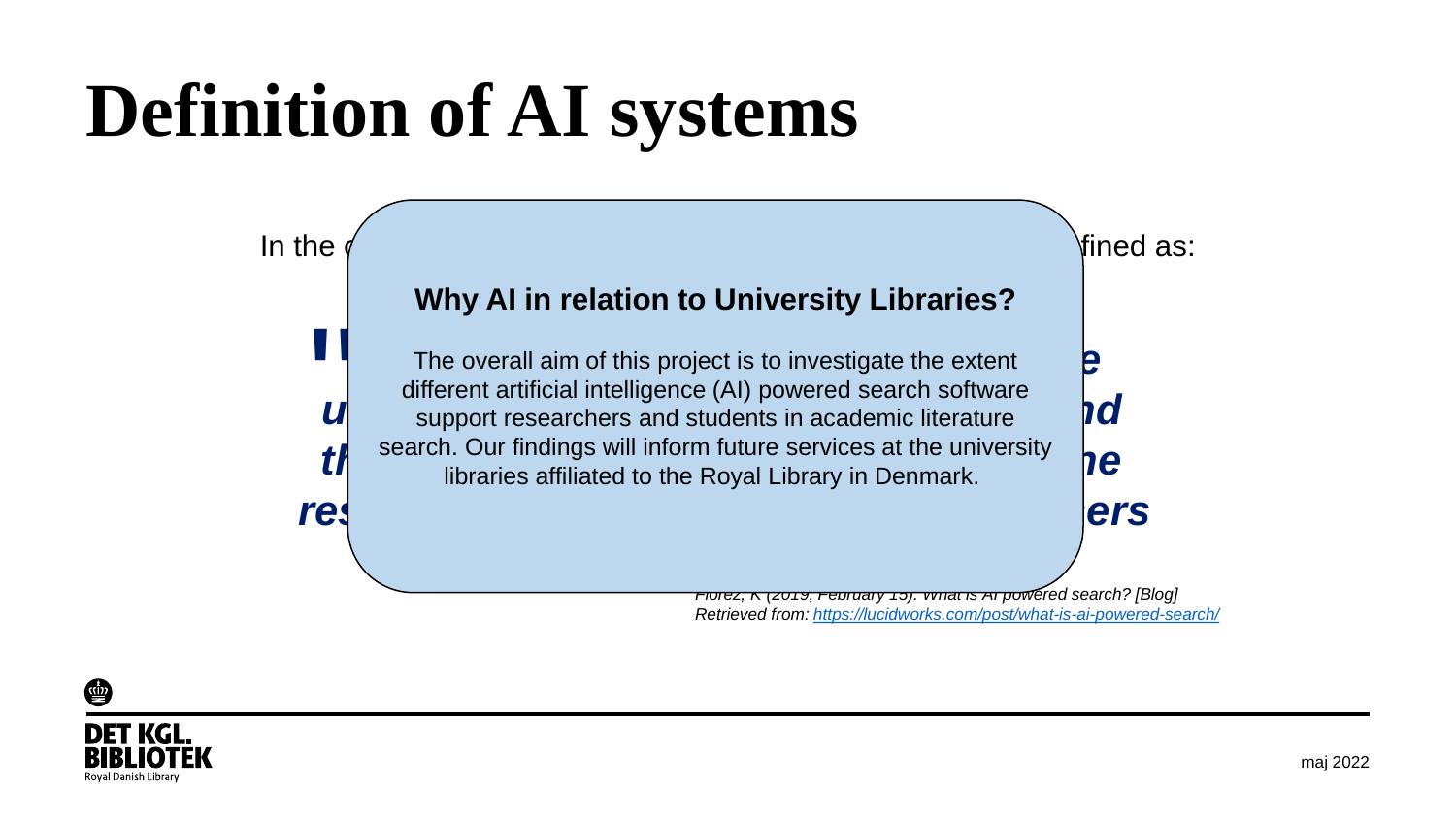### **Perspectives in AI search at University Libraries – our findings**



- The AI systems has the potential to support literature searching at the University
- The AI systems examined have the potential to challenge one's preconception of a research area
- The AI systems are good at discovering interdisciplinary areas
- The AI systems are regarded as "discovery systems"

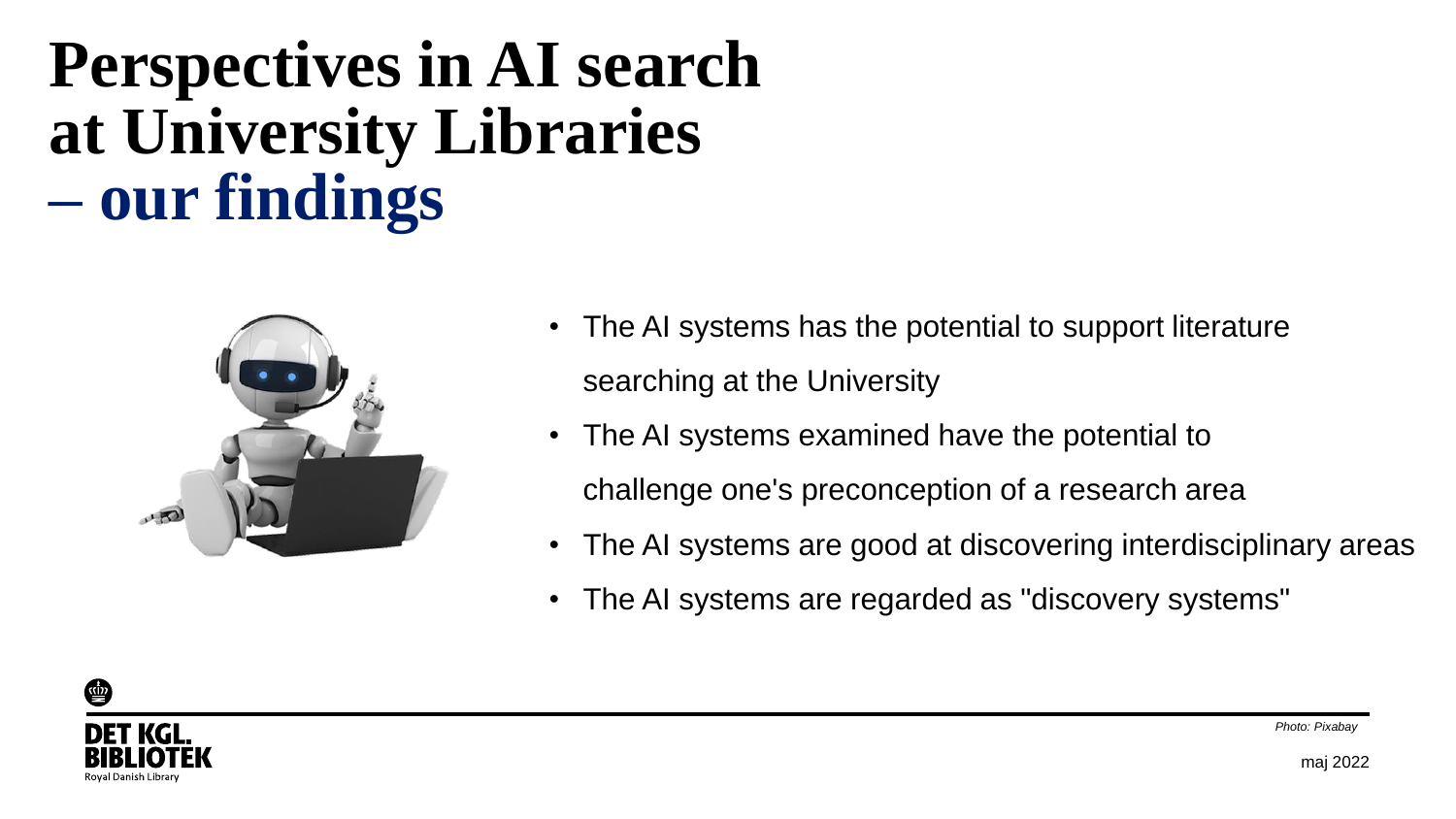### **Perspectives in AI search at University Libraries – our findings**

- The AI systems work differently than traditional informationsystems and challenge our searching skills as information specialists
- The AI systems do not meet traditional requirements regarding documenting a search (research integrity)
- Trust in the search results in AI systems were questioned
- Transparency in the AI systems is not possible







*Photo: Pixabay*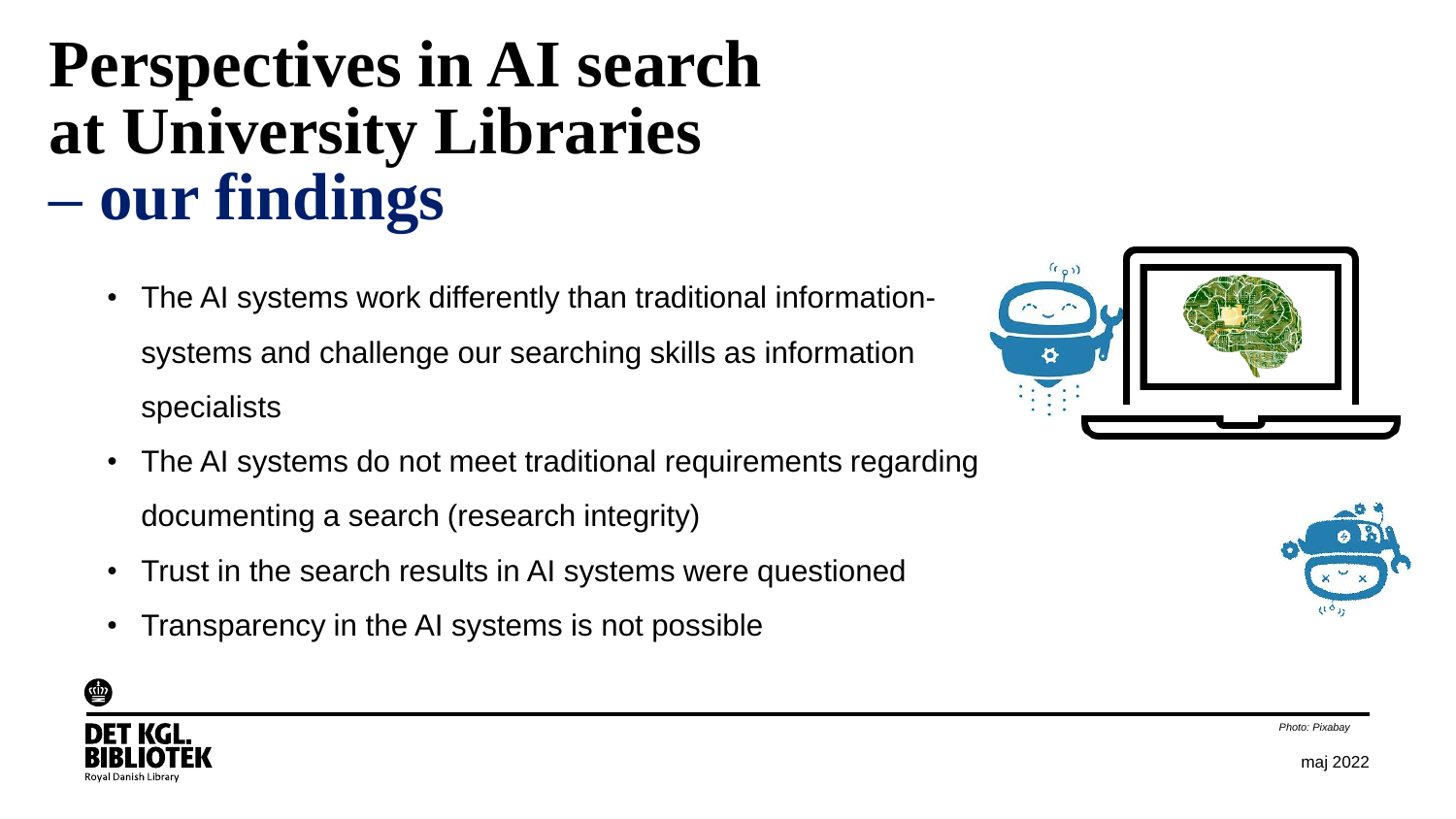### **Next steps**

#### **AIM**

Continue working with AI and literature searching at Universities as:

- an Open Science strategic initiative or,
- as a network



#### **CONSIDERATIONS**

- Stay updated on algorithms, systems and methods where AI search is used at **Universities**
- Be prepared to help students and staff
- Be in dialogue with faculty and library community about documenting academic searches and new methods to searching in AI systems
- Look more at Business related areas



*Photo: Pixabay*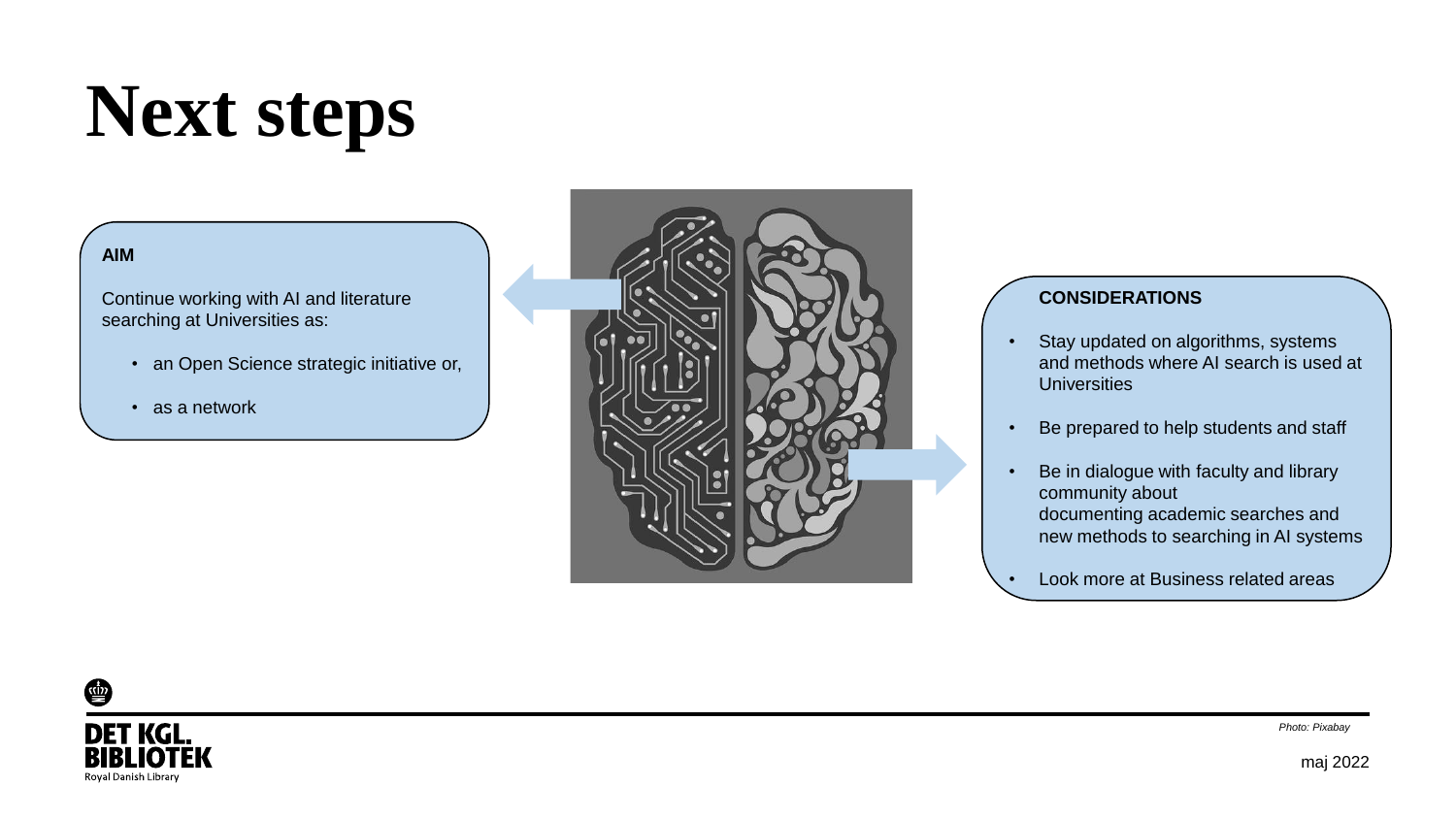

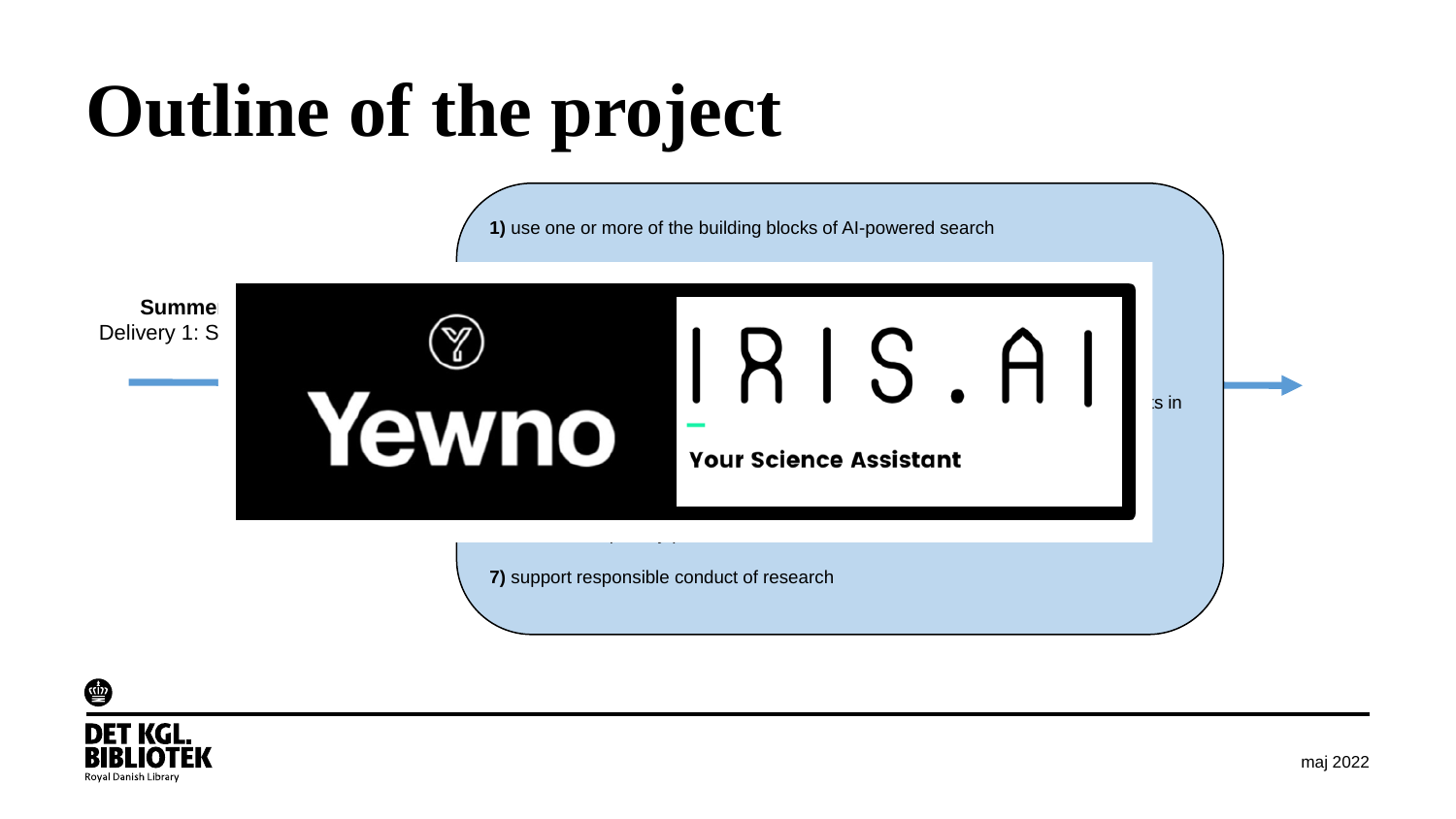

**Spring 2021** Delivery 2: Exploring Iris.ai and Yewno.discover with thinkaloud-tests

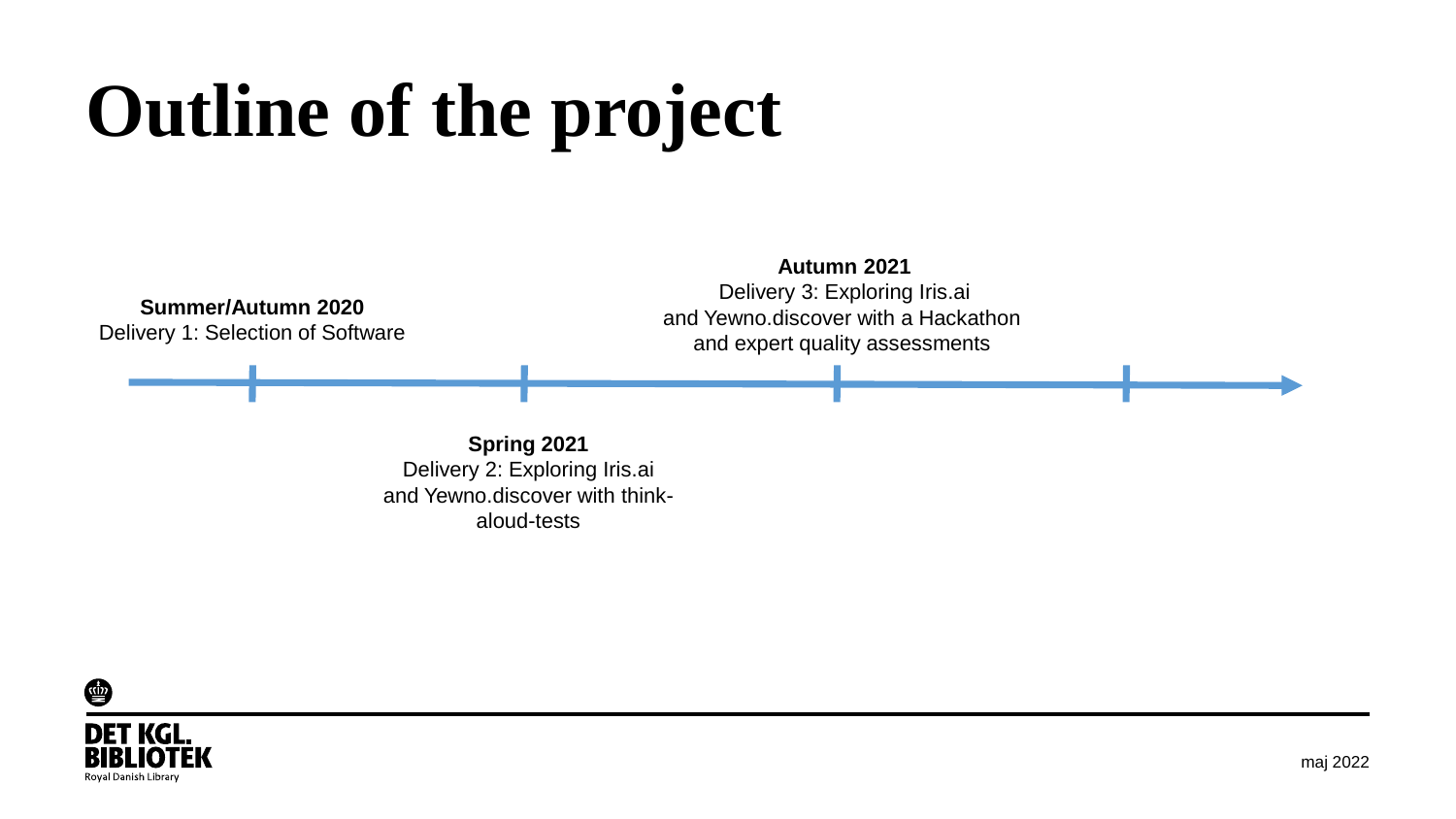#### **The Purpose**

Function, efficiency, transparency, documentation and value for the end users

#### **THINK-ALOUD HACKATHON**

Observations of user behaviour:

Test persons' own approaches and

search-knowledge to solve a common

How the user perceives the system: functionality, errors, shortcomings and potentials

> Test persons: Information specialists at KUB & AUL



case Test persons: Researchers and information specialists from KUB & AUL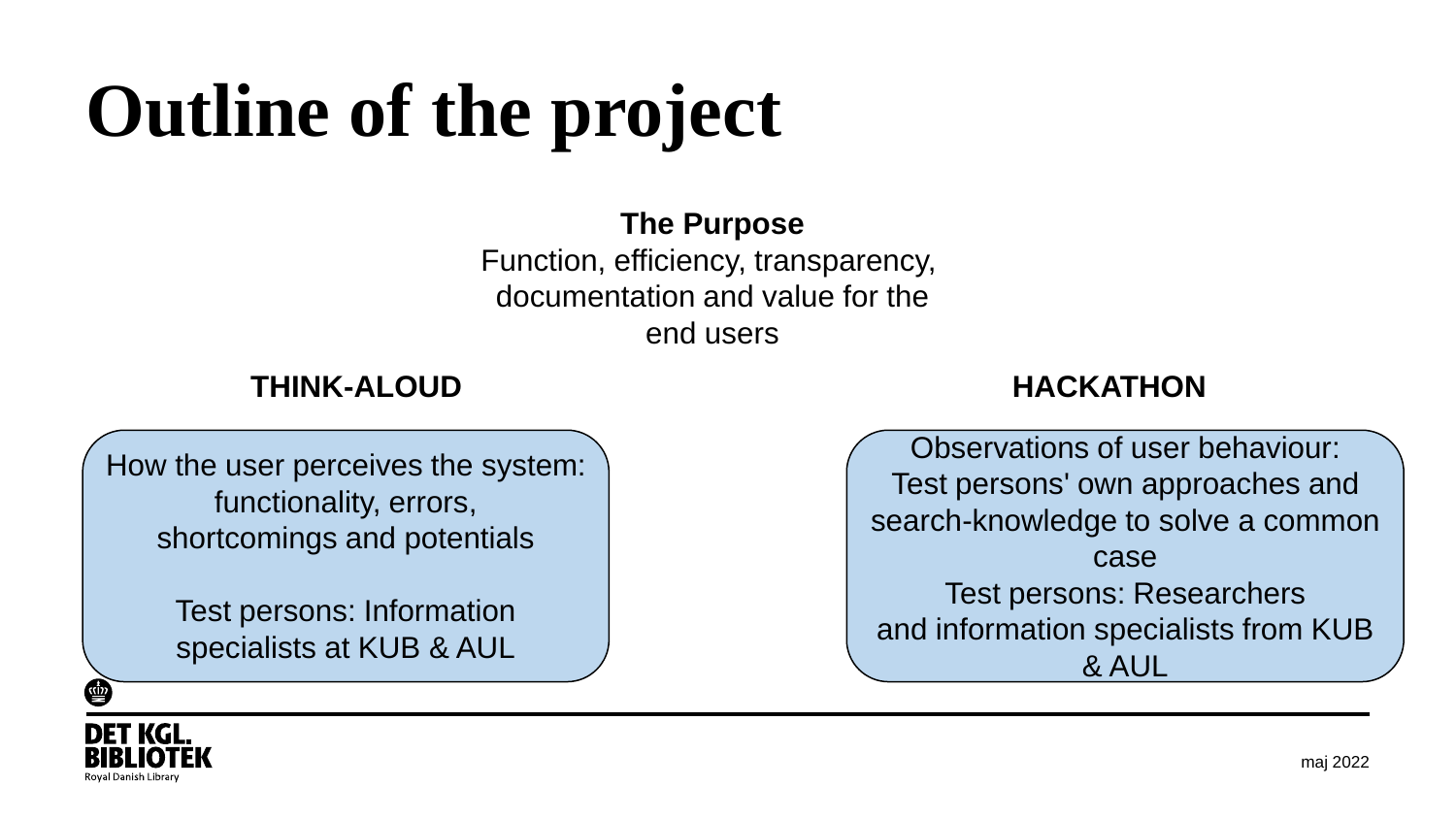

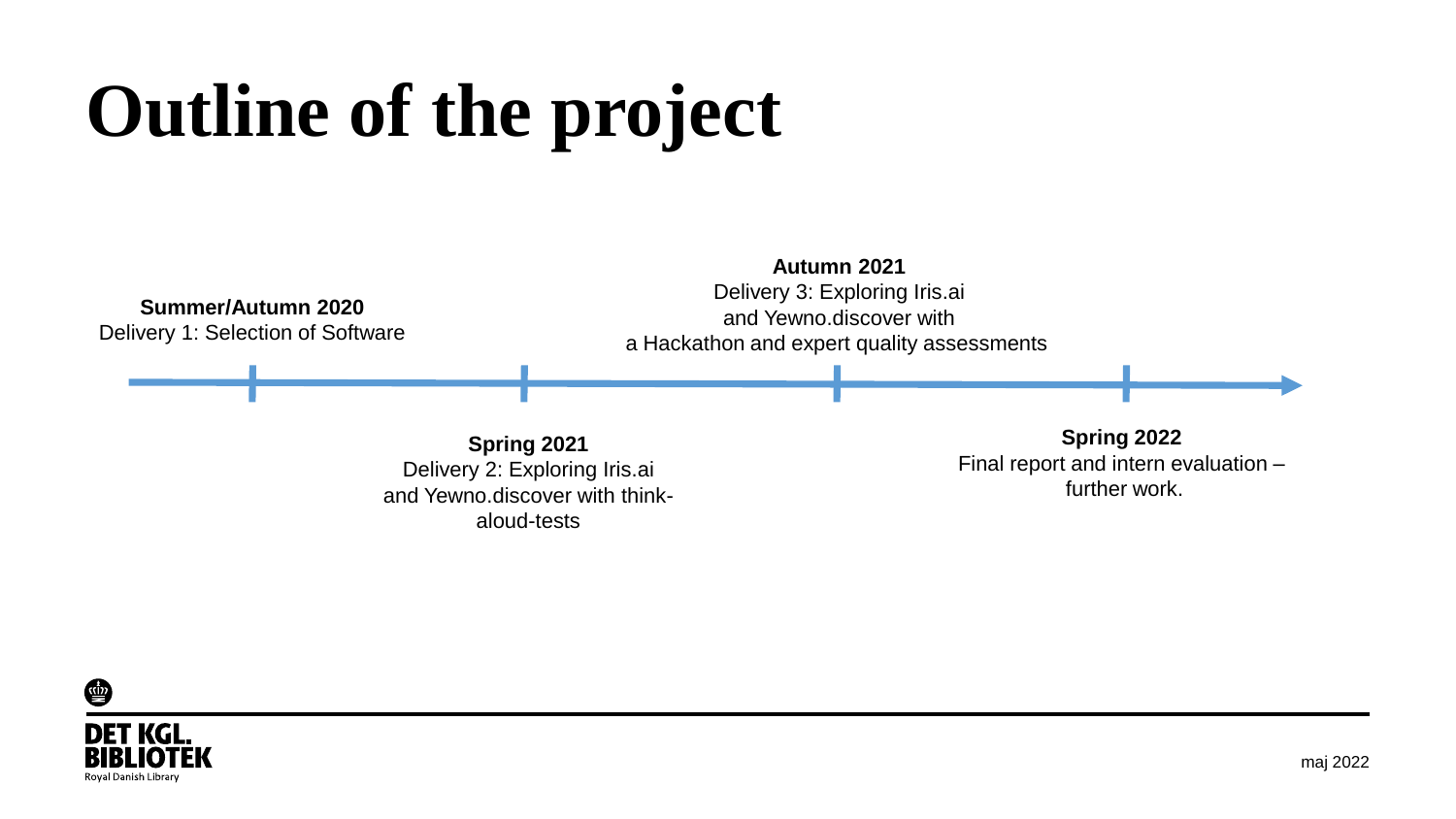### **References**

Learn more about "*Artificial Intelligence and Literature Seeking*" (2019-2022) at our Zenedosite: [https://zenodo.org/communities/ai\\_search\\_royalda](https://zenodo.org/communities/ai_search_royaldanishlibrary/?page=1&size=20)

nishlibrary/?page=1&size=20